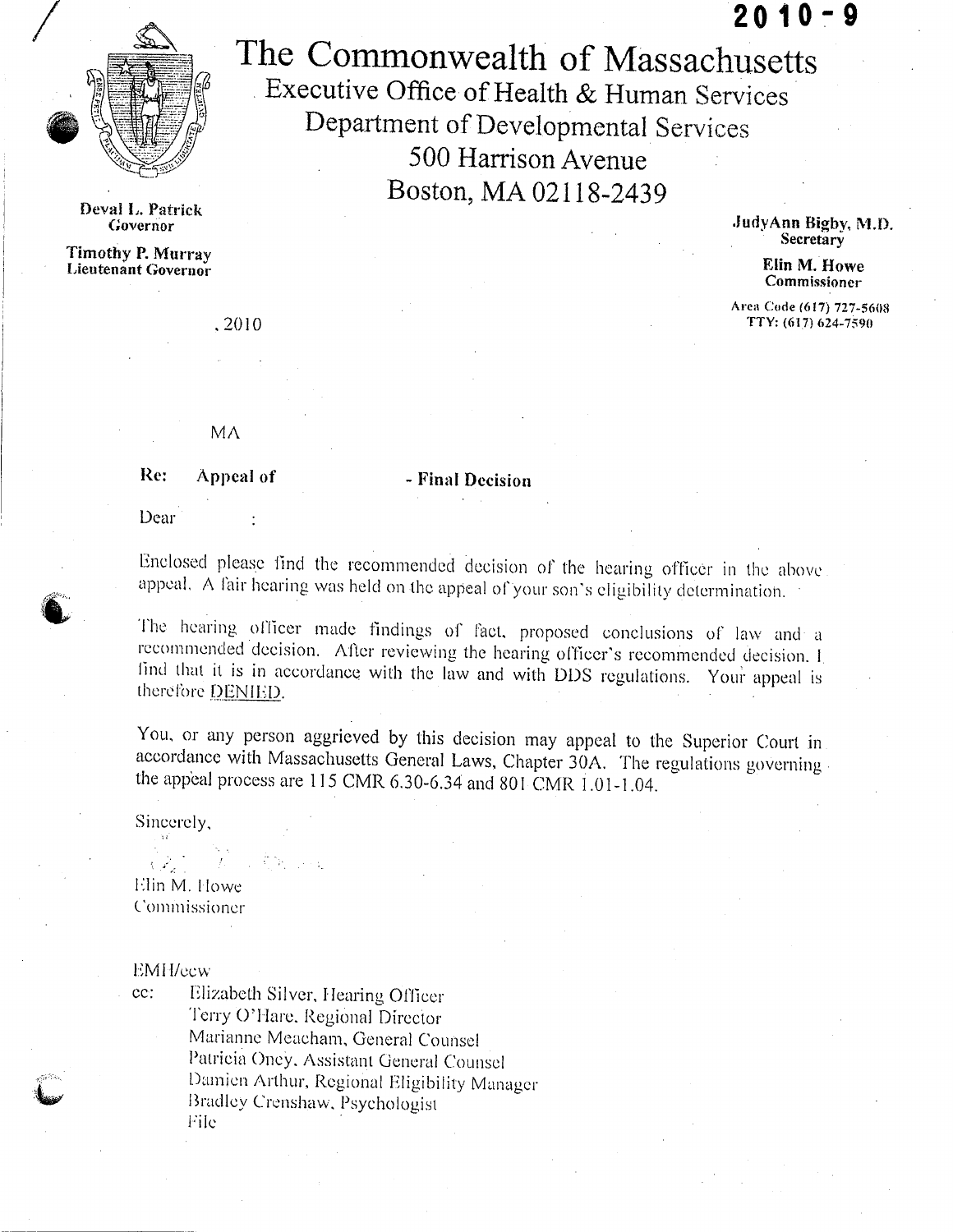# COMMONWEALTH OF MASSACHUSETTS COMMONWEALTH OF MASSACHUSETTS<br>DEPARTMENT OF DEVELOPMENTAL SERVICES<br>In Re: Appeal of

 $\frac{1}{3}$  and the regulation is issued pursuant to MGL Chanter 20A and the regulations promulgated the regulations promulgated the regulations promulgated the regulations promulgated the regulations of  $\frac{1}{3}$ This decision is issued pursuant to MGL<br>6.00 *et. seq.* A fair hearing was held on VTAL SERVICES<br>gulations promulgated thereto,  $1.15$  CMR<br>2010, at the DDS<sup>1</sup>

Those present and participating at the hearing:

Appellant



Bradley Crenshaw Patricia Oney

Father of Appellant runoi ori ipponunt Case Manager, Clinician, I Social Worker, DCF Counselor, Psychologist for DDS Attorney for DDS School Counselor

At the hearing, the Department submitted Exhibits 1-13 and the A 9ellant Exhibits 1-13 and the A 9ellant Exhibits 1-13 and the A 9ellant Exhibits 1-13 and the A 9ellant Exhibits 1-13 and the A 9ellant Exhibit 14. The A 9e At the hearing, the Department submitted Exhibits 1-13 and the Appellant submitted Exhibit 14. The<br>hearing lasted approximately two and a half hours. hearing lasted approximately two and a half hours.<br>Cortés, and  $\begin{bmatrix} 1 & 1 \\ 1 & 1 \end{bmatrix}$  testified on behalf of the Appellant, who also added some testimony, and Dr. Crenshaw testified on behalf of the Department.

#### ISSUE PRESENTED:

The issue for this hearing is whether the Appellant, The Superior extends the Department's definition of mental retardation and is thereby eligible for DDS services.

## SUMMARY OF THE EVIDENCE

Exhibit 1. Package of correspondence between the Department and the Appellant's family, including Department's 2009 Notice of Receipt of Fair Hearing Request; Department's 2009 Exhibit 1. Package of correspondence between the Department and the Appellant's family, including<br>Department's 2009 Notice of Receipt of Fair Hearing Request; Department's 2<br>letter post-Informal Conference denying eligibil Exhibit 1. Package of correspondence between the Department and the Appellant's family, including<br>Department's 2009 Notice of Receipt of Fair Hearing Request; Department's 2009<br>letter post-Informal Conference denying eligi 2009 Informal Conference denying eligibility;<br>
2009 Informal Conference sign-in;<br>
2009 regarding who can initiate an appeal;<br>
2009 appeal of Department's denial; and 2009 regarding who can initiate an appeal;<br>Department's denial; and Department's denial; and 2009 letter denying DDS eligibility.

Exhibit 2. Curriculum Vitae of Brad Crenshaw.

**Exhibit 3.** Appellant's <sup>2008</sup> Application for DMR Eligibility.

Exhibit 4. Eligibility Report prepared by Dr. Bradley Crenshaw. Dr. Crenshaw reviewed the evaluations in the record and noted the split between the Appellant's verbal performances, which were consistently and substantially impaired, and his Visual-Spatial organization and planning, which scores were mostly in the Low Average range and higher than the verbal scores. Dr. Crenshaw indicated the split in scores was consistent with a profound Verbal Learning Disability with a co-morbid ADHD. Based on these

<sup>&</sup>lt;sup>1</sup> On June 30, 2009, the Department changed its name from the Department of Mental Retardation (DMR) to the Department of Developmental Services. I will refer to the Department's new name in this decision.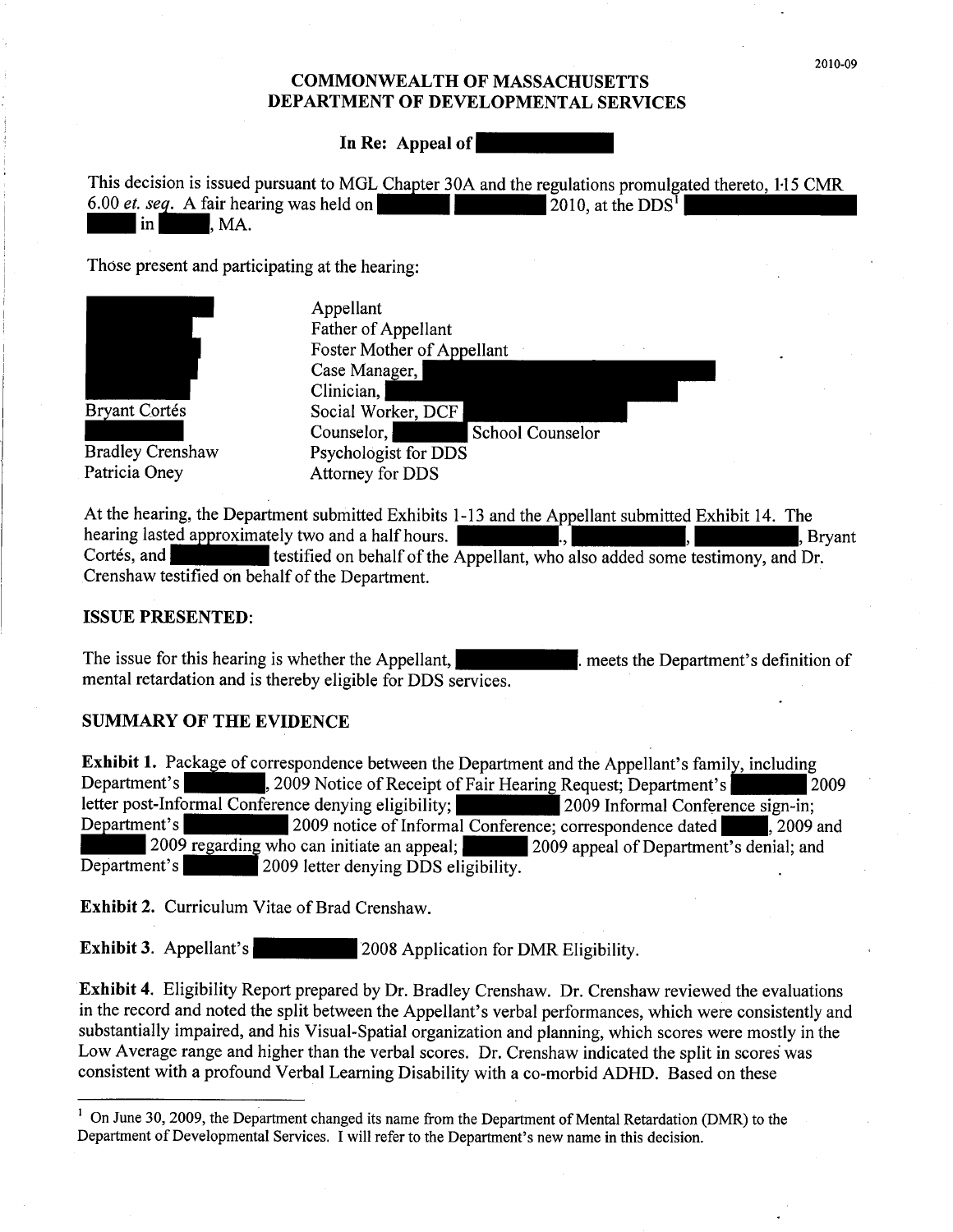determinations, Dr. Crenshaw recommended that the Appellant did not meet the Department's criteria for

2010-09

Dr. Crenshaw recommended that the Appellant did not meet the Department's<br>
2005 Psychological Evaluation done by<br>
, M.Ed., School, Ed.D., School Psychologist, Educational Psychologist. The Ap<br>
at the time, and in an ungrad Exhibit 5. 2005 Psychological Evaluation done by •, M.Ed., School Psychology  $\mathsf{F}$ . Ed.D., School Psychologist, Educational Psychologist. The Appellant was 16 Intern, and years at the time, and in an ungraded class at the **interest of the state of the state of the state of the state of the state of the state of the state of the state of the state of the state of the state of the state of the stat** 

During the evaluation the Appellant showed frustration with the tasks by complaining that the examiner was "deep frying his brain." However, the examiner noted that this frustration was momentary and the Appellant was cooperative and attentive throughout the evaluation.

The examiners administered the Wechsler Intelligence Scale for Children  $-$  Fourth Edition (WISC-IV) which yielded a Full Scale IQ score of 50 (Extremely Low range), and Index scores as follows: Verbal Comprehension (VCI) 57 (Extremely Low range), Perceptual Reasoning (PRI) 59 (Extremely Low range), Working Memory (WMI) 56 (Extremely Low range) and Processing Speed (PSI) 65 (Extremely Low range). In summary, the examiners stated that the Appellant's general cognitive ability was in the Extremely Low range, and that the educational diagnosis was consistent with Cognitive Deficiency.

**Exhibit 6.** Psychological Evaluation done on 2008 when the Appellant was 19 years old and in the  $12<sup>th</sup>$  grade substitution. School Psychology Practicum Student, and Fed.D., LMHC, Licensed School Psychologist, Licensed Educational Psychologist, and Licensed Mental Health Counselor, evaluated the Appellant to determine his eligibility for special to determine his eligibility for special to determine his eligibility for special to determine his eligibility for spec education and formula for the components.

The examiners reported on some of the Appellant's background and prior test scores. At his birth on The examiners reported on some of the Appellant's background and prior test scores. At his birth<br>1989, he required an emergency ecception section. He had somewhat delayed developmental 1989, he required an emergency caesarian section. He had somewhat delayed developmental<br>milestones. He began receiving special education services in 1998 when he was in the second grade.<sup>2</sup> At that time he was given a WISC-III on which he had a Verbal IQ score of 65 ( $1<sup>st</sup>$  percentile) a Performance IQ score of 80 ( $9<sup>th</sup>$  percentile), and a Working Memory score of 64 ( $1<sup>st</sup>$  percentile). In 2000 he was diagnosed with Attention Deficit Hyperactive Disorder (ADHD). In 2001 he was reevaluated and again given the WISC-III, which yielded a VIQ of 63, a PIQ of 82, an FDI of 69, and a PSI of 67. The 2005 WISC-IV evaluation and scores were also noted.

In the 2008 evaluation the examiners administered the Wechsler Adult Intelligence Scale-Third Edition (WAIS-III). During testing the Appellant was attentive and cooperative so test results were considered to have been a valid representation of the Appellant's abilities. Test scores were Verbal IQ 70 (low end borderline range), Performance IQ 79 (borderline), and Full Scale IQ 72 (borderline). Index scores were Verbal Comprehension 74, Perceptual Organization 86, Working Memory 69, and Processing Speed 69.

The examiners also administered the Adaptive Behavior Assessment System, Second Edition Adult Form and Teacher Form (ABAS-II). The results of the Caregiver form were Global Adaptive Composite (GAC) 93, Conceptual 86, Social 98, and Practical 94. The scores from the Teacher form were GAC 83, Conceptual 87, Social 78, and Practical 83. These scores all fell in the average to low-average range except Social on the teacher form, which was borderline. Both the caregiver and teacher ratings were higher than what would have been expected given the Appellant's cognitive functioning.

In summary, the examiners concluded that cognitive testing consistently placed the Appellant in the cognitive deficient range of ability, and that these results were consistent with prior evaluations.

 $2 + 1$  is represent indicted that the Appellant began receiving special education in pre-school. See, Exhibit 14. The Appellant began receiving special education in pre-school. See, Exhibit 14. The Appellant 14. The Appel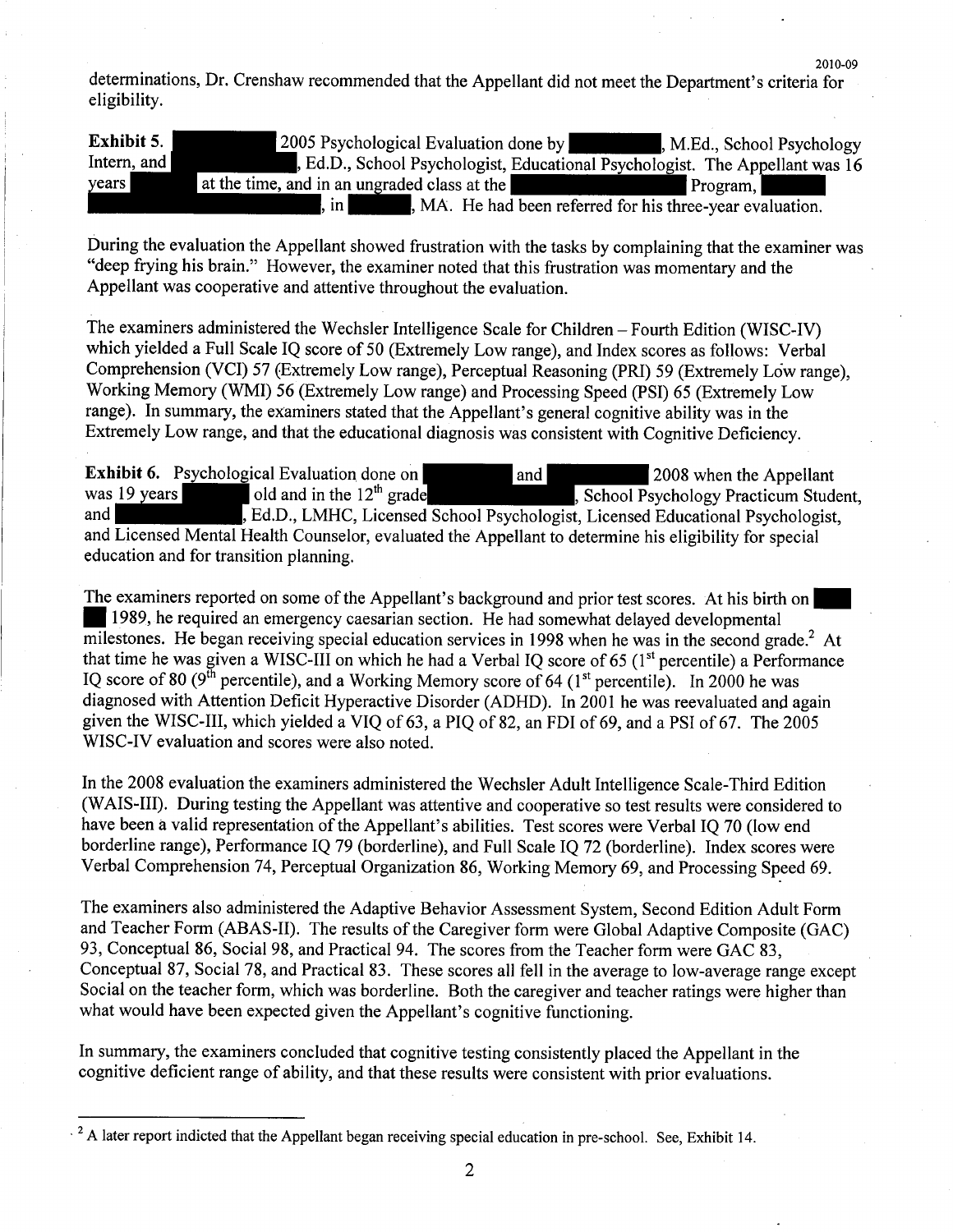**Exhibits 7, 9-12.** These are reports are related to the Appellant's education. Exhibit 7 is a Progress Report on the Appellant's  $\blacksquare$  08 - 09 IEP. Exhibit 9 is the IEP itself. Among other things it reports the on the Appellant's  $\begin{array}{r} 08 - 09 \text{ IEP.} \end{array}$  Exhibit 9 is the IEP itself. Among other things it reports the details). This exhibit also notes that the Appellant was hindered by difficulties with organizational skills and attention deficits, and that the Appellant understood things better when they were read orally to him. results of the Kaufman Test of Educational Achievement II from 1. 2008 (see Exhibit 13, *infra*, for details). This exhibit also notes that the Appellant was hindered by difficulties with organizational skills and attentio diagnosis on Axis II of Moderate Mental Retardation and an Axis I diagnosis of ADHD, Exhibit 10 is a<br>
Exhibit 10 is a 2008 Individual Service Plan from the that includes a<br>
diagnosis on Axis II of Moderate Mental Retardation and an Axis I diagnosis of ADHD, predor<br>
Hyperactive-Impulsive. Exhibit 11 is an 2 Exhibit 12, also dated a Exhibit 11 is an and all 2008 Medical Interim Health Report from<br>Exhibit 12, also dated a controller and 2008, provides the Appellant's Current Treatment Goals.<br>Exhibit 8. Vineland-II Parent/Caregi

2010-09

Exhibit 8. Vineland-II Parent/Caregiver Rating Form Report dated 2008 when the Appellant was 19 years •, The Appellant's scores on the Vineland-II were Communication 66 (low), Daily Living Skills 63 (low), Socialization 71 (moderately low), and Adaptive Behavior Composite 64"(low).

Exhibit 13. Kaufman Test of Educational Achievement, Second Edition (KTEA-II) administered to the Appellant when he was 19 years **and in the leads** and in the leads and in the comprehensive Achievement. Appellant when he was 19 years and in the  $11<sup>th</sup>$  grade. His Comprehensive Achievement Composite score was 73 (below average). Other scores were as follows:

| Reading Composite              | 76 (Below average) |     |      |
|--------------------------------|--------------------|-----|------|
| Letter and Word Recognition    | 87 (Average)       | АE. | 14.0 |
| Reading Comprehension          | 70 (Below average) | AE  | 10.8 |
| Math Composite                 | 60 (Lower extreme) |     |      |
| Math Concepts/Applications     | 58 (Lower extreme) | AE  | 8.0  |
| Math Computation               | 56 (Lower extreme) | AE  | 7.9  |
| Written Language Composite     | 83 (Below average) |     |      |
| Written Expression             | 85 (Average)       | AE. | 12.8 |
| Spelling                       | 84 (Below average) | AE  | 12.0 |
| Oral language Composite        | 85 (Average)       |     |      |
| <b>Listening Comprehension</b> | 96 (Average)       | AE. | 15.4 |
| Oral Expression                | 79 (Below average) | AE. | 11.4 |

**Exhibit 14.** • **And • 2010** Psychological Evaluation administered by **Exhibit 14.** and and an and an appellant was in  $12^{th}$  grade at  $\blacksquare$  School. He was at the time of testing. Ms.  $\blacksquare$  provided more details regarding the Appellant's family at the time of testing. Ms.  $\blacksquare$  provided 20 years at the time of testing. Ms. The provided more details regarding the Appellant's family and developmental history as well as his educational background.

As a young child the Appellant lived with his parents and his younger brother, who died at the age of five from leukemia. The Appellant had been a bone marrow transplant donor for who improved somewhat after the transplant but later died. The Appellant's parents divorced in and the Appellant lived with his father. His father remarried but again divorced in **In 1989.** Mr. In married a woman lived with his father. His father remarried but again divorced in **the act of the marriage.** When he was about 16, the with two children and there were two more children born to that marriage. When he was about 16, the with two children and there were two more children born to that marriage. When he was about 16, the Appellant exhibited inappropriate sexual behavior with his six-year old step-brother. Thereafter the Appellant was placed Appellant was placed in a residential setting at the  $\sum_{n=1}^{\infty}$  School in the 11<sup>th</sup> grade. He began attending in  $\sum_{n=1}^{\infty}$  2009, and began living with his foster mother the following month.

This report says the Appellant began receiving special education services in pre-school. He had multiple educational placements and marked cognitive and social deficits throughout his education and he performed significantly below grade average. In 2010, the Appellant was identified as having mild intellectual disabilities as characterized by general delays in cognitive functioning, academic performance, attention, short-term memory and social skills. He was not able to complete any academic tasks independently.

3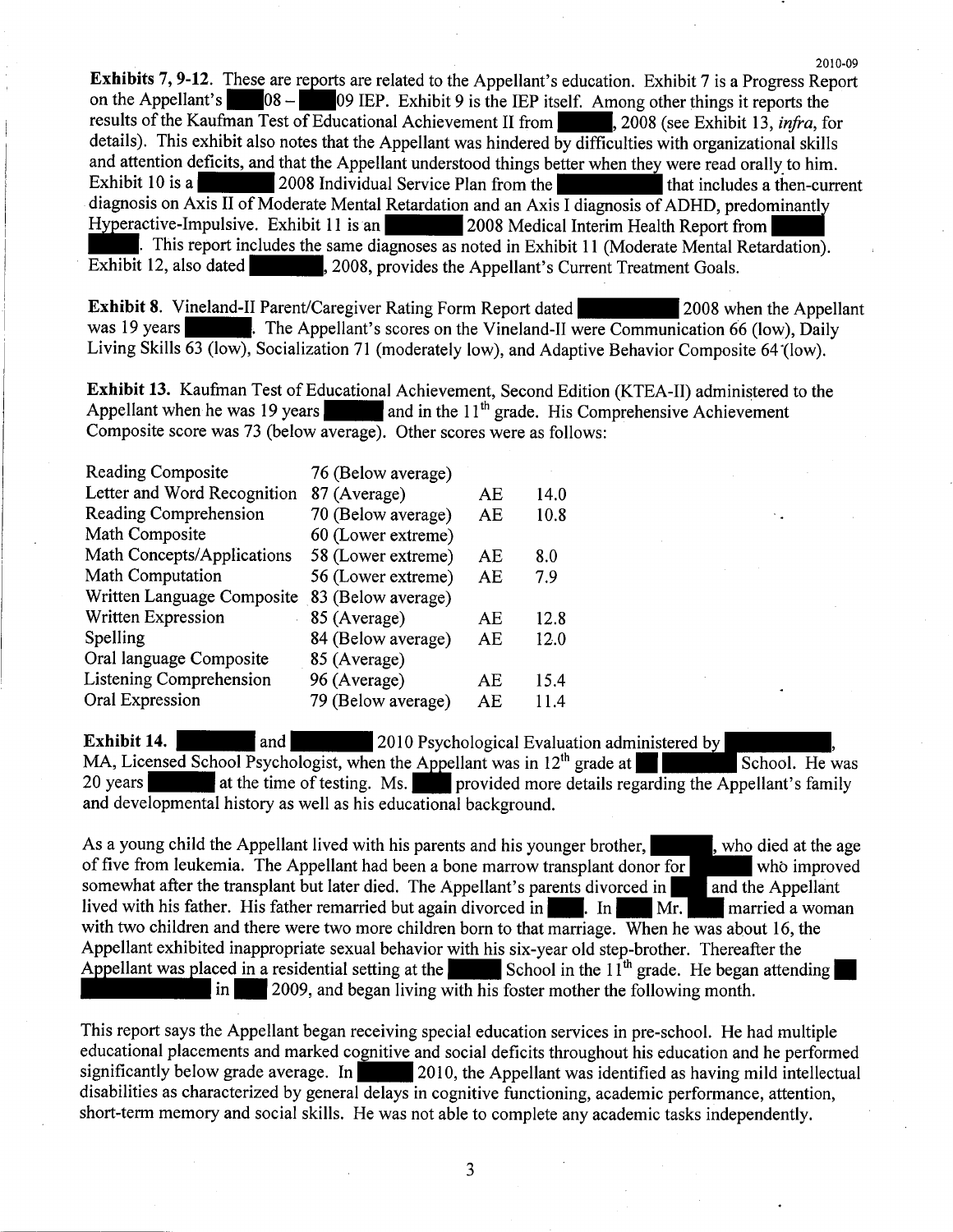A report of the Appellant's psychiatric history includes diagnoses provided by  $\blacksquare$ , Licensed

Mental Health Counselor at the **Abuse of a Child, ADHD** predominately Hyperactive-Impulsive, Rule Out Tourette's Disorder, R/O Expressive Language Disorder and Mild mental retardation. It was also noted that the Appellant's psychiatric history was complicated by his brother's death.

Ms. • administered the Wechsler Adult Intelligence Scale-Fourth Edition (WAIS-IV). She reported that at the start of testing the Appellant appeared nervous. He worked steadily and completed all of the tasks. During cognitive testing he encountered significant difficulty while completing the Digit Span, and he had trouble focusing. Overall the Appellant appeared to make good efforts so the results appeared to be an accurate representation of his cognitive and adaptive functioning.

The WAIS-IV yielded a Full Scale score of 70 (Borderline). Index scores were VCI 70 (Borderline), PRI 81 (Low Average), WMI 66 (Extremely Low), and PSI 81 (Low Average). These scores showed significant cognitive variability.

Ms. • also administered the Vineland Adaptive Behavior Scale Second Edition (VABS II) to the Appellant's foster parent, which yielded an Adaptive Composite Score of 60 placing him in the Low range of adaptive functioning. Overall the Appellant was functioning in the mild deficit range of adaptive functioning and was developmentally delayed in the domains of communication, daily living skills, living in the community and social skills. Ms. noted that these findings were inconsistent with his cognitive functioning, but they substantiated the Appellant's inability to live independently.

In her Impressions, Ms. noted that the results showed the Appellant to be demonstrating a range of Low Average to developmentally delayed intellectual functioning. He also demonstrated a profile of significant cognitive variability that is often found in individuals with specific learning disabilities. His Full Scale IQ placed the Appellant in the bottom of the Borderline range, and he had marked deficits in overall adaptive functioning. Cognitive findings also confirmed marked deficits in sustaining attention, which significantly reduced the Appellant's ability to take in, store, process and utilize information in an efficient and orderly manner.

### **TESTIMONY**

TESTIMONY<br>Exhibits 1-14 were entered into the record. **Figure 2014** agreed to be the spokesperson for the Exhibits 1-14 were entered into the record.<br>Appellant. Opening statements were waived.

Mr. **• Interest in testified on behalf of his son.** He said the Appellant's birth was difficult and he was born by emergency c-section. He was without oxygen for an extended period of time and his heart rate was very low. His milestones, including language, were late. Mr. • said he began to notice delays when the low. His milestones, including language, were late. Mr. said he began to notice delays when the Appellant's brother, who was three years younger, surpassed the Appellant in verbal skills. The Appellant was late in reading, talking, and toileting. He was held back in pre-school and started receiving special education around that time. When the Appellant began first grade he was in a separate classroom and although the schools apparently tried mainstreaming occasionally, the Appellant mostly was separated with annough the schools apparently the mainstreaming occasionally, the Appellant mostly was<br>individualized instruction throughout his schooling. For high school the Appellant attended

program, a vocational school.<br>When Mr. I remarried, he saw differences between the Appellant's functioning and that of his stepchildren. He realized that the Appellant wasn't able to deal with any change in rules or routine. He would manage if the routine was fixed and unchanging, but had no ability to adjust to anything different. An example of this involved a strict rule that if the Appellant rode his bike he had to put it back or he'd be grounded for a.week. One day he rode into a bush with a bee's nest and was getting stung, but didn't run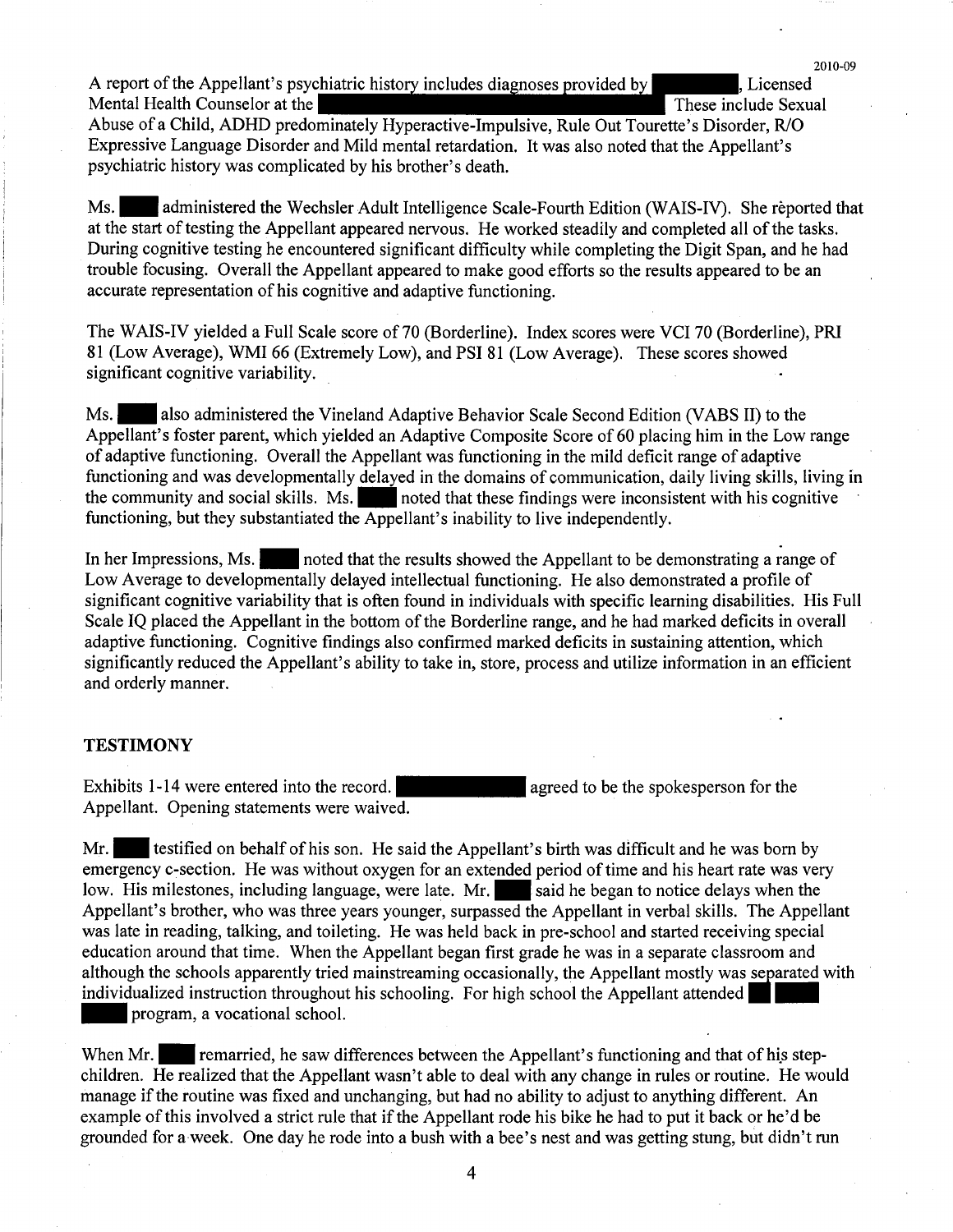away because he knew he had to bring the bike back and put it away. Mr. said the Appellant still doesn't understand time  $-$  he thinks 1:00 in the afternoon is earlier than 11:00 because it's a lower number.<br>Mr. ikened the Appellant's functioning to a computer that isn't working but inside it has some Mr. likened the likened the functional abilities. Iikened the Appellant's functioning to a computer that isn't working but inside it has some<br>al abilities.<br>has been the Appellant's foster mother since 2009. She said it has been hard getting

2010-09

the Appellant to do things at a steady pace and he needs a constant reminder for everything including picking up his room and brushing his teeth. She posted a chart on the refrigerator that lists the Appellant's chores so he can see what he needs to do. She said the Appellant needs constant cueing. In the last couple of weeks, he has started getting laundry done in less than five hours. It's a question of keeping him focused. She is trying to teach the Appellant about money and getting change. He would not be able to figure out whether the amount of change is accurate. She said he cannot cook. She said he is just getting to the point of thinking about other people besides himself.

The Appel The Appellant answered a few questions from the hearing officer. He said he is currently in school at in **and takes classes in banking, math, science and history.** His foster mother had to cue him to answer the question. He didn't answer which class he liked the most, but said he disliked history the most. He said he was not working. When asked if he had friends he said there were two people on the bus with whom he was friendly. He said when school is done he wants to work.<br>Works for the the said when schoo on the bus with whom he was friendly. He said when school is done he wants to work.

works for the works for the works for the master's of arts degree in psychology. Ms. is the Appellant's clinician and has worked with the Appellant for about a year. She said the Appellant has individual therapy once a week for an hour and group therapy once a week for an hour and a half. She testified that the Appellant's diagnoses include ADHD, R/O Tourette's Disorder and R/O Expressive Language Disorder.

Ms. **• Interferent testified that the Appellant's adaptive functioning is low.** She works with him constantly on basic skills such as brushing his teeth, Showering, setting the table for dinner, saying please and thank you, and wearing appropriate clothes. Ms. said the Appellant's short-term memory is limited and he needs to be cued constantly. She said he would bring in one grocery bag and then go to his room and forget about the other bags.

Ms. **• also testified that the Appellant has limited social skills. He will make inappropriate comments at** times because he doesn't understand the social situation. She said he had a female friend a while ago and struggled with boundary issues. Apparently he called her too often and talked to her too much. He did not understand that it was inappropriate to be on phone with her constantly. The Appellant's father said this woman was living with another man.

Ms. **• Exhibition extending the Appellant's lack of boundaries.** She also said he shows also he also said he really doesn't have friends and never does anything with other people.

Bryant Cortés, a social worker in the **• Department of Children and Families office**, testified that he had worked with the Appellant for almost three years. Most of their interactions had been limited to review meetings with collateral providers. Mr. Cortés also meets with the Appellant individually and with his caseworker to get updated. When they meet individually the Appellant is calmer and able to engage, although he is still uncertain about what to say. Mr. Cortés said that the Appellant was anxious in group settings. He said one of the Appellant's main interests in cars and he seems to have a vast knowledge of them.

, a Licensed Mental Health Counselor, is employed by

and has worked as a School Counselor at School School since 2009.

Previously she worked in the foster care unit at and was the supervisor on the Appellant's case when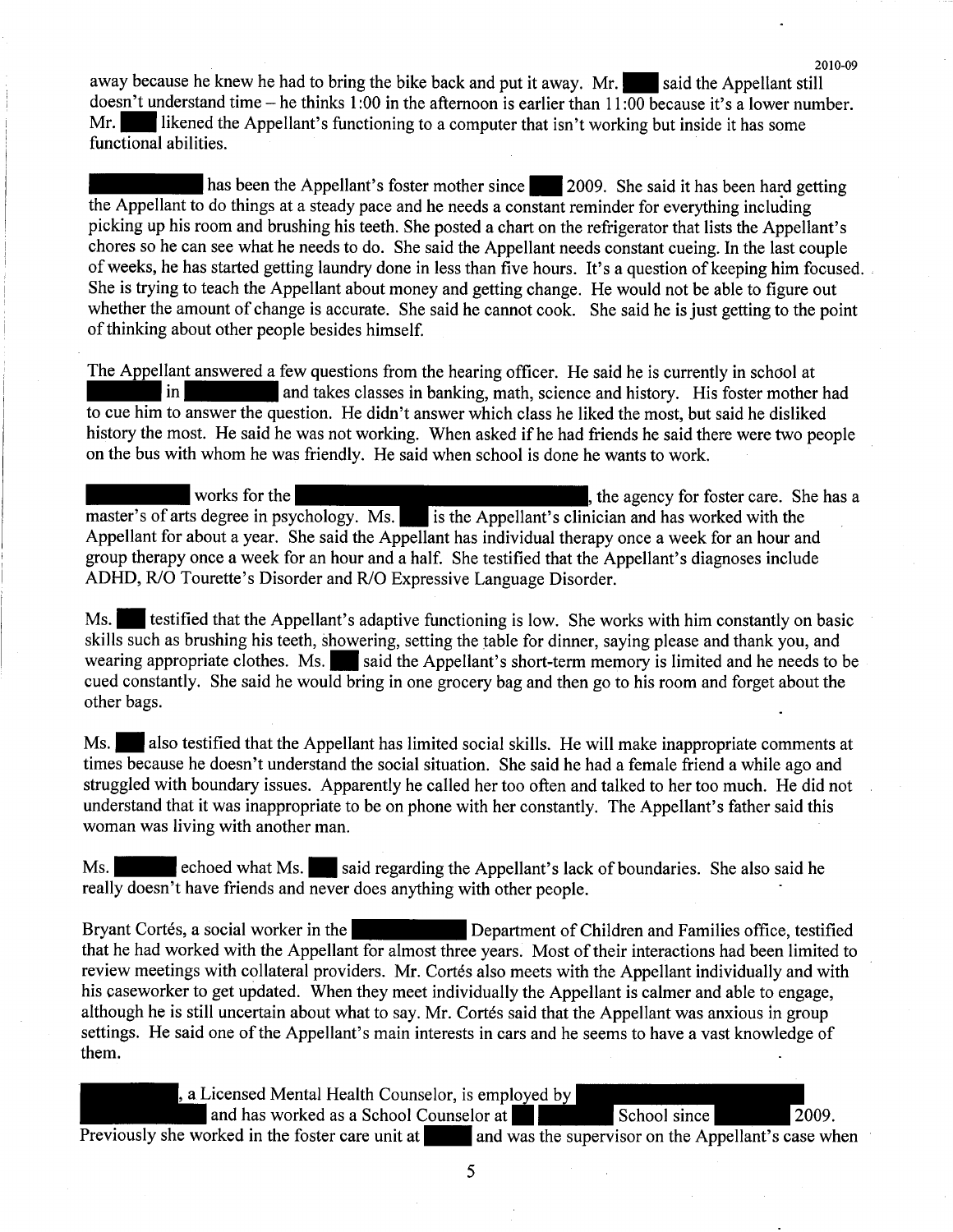he came to their agency in • 2009 for foster care. She has a master's degree in science and focused her education on working with clients with developmental disabilities. She interned at the **Federal one of the set of the set of the set of the set of the set of the set of the set of the set of the set of the set of the set o** he came to their agency in 2009 for foster care. She has a master's degree in education on working with clients with developmental disabilities. She interned a for a year and continued to work there as a fee for service cl

2010-09

Ms. aid she works with students in the Appellant's Life Skills classroom a few times each day. There are eight students in the separated class ranging from 17 to 20 years old, plus two teachers, an aide, There are eight students in the separated class ranging from 17 to 20 years old, plus two teachers, an aide, and a one-on-one assistant. The students run a breakfast bar, a school store, and do laundry for the headerball basketball team. Ms. said the Appellant is "the quiet one." He needs a lot of prompting to do tasks and he needs guidance with simple step instructions. She said it is hard for the Appellant to work independently.

Ms. • reviewed the most recent psychological evaluation (Exh 14) in which the Appellant's Working Memory score was in the extremely low range. She also noted that the Perceptual Reasoning and Processing Speed scores were lower average and the Full Scale IQ score of 70 was in the low end of the borderline range.

Ms. also reviewed the Appellant's adaptive functioning results of the Vineland, which was rated by Ms. The Appellant had a composite score of 60, which was in the lower range of adaptive functioning. She reviewed the examiner's comments that the Appellant's adaptive functioning was inconsistent with his cognitive functioning given the 10-point difference in scores. Ms.  $\blacksquare$  said that adaptively the Appellant was functioning in the mild deficit range and that he's delayed in the domains of communication, receptive expression and written language, daily living skills, and living in the Community and social skills, and these adaptive functioning results substantiate that the Appellant was not capable of independently caring for himself in social, academic, home, and community settings.

Dr. Bradley Crenshaw testified on behalf of the Department. He was qualified as an expert witness. After first reviewing the Department's regulatory criteria, he reviewed his Eligibility Report which included the scores of several cognitive tests. Dr. Crenshaw said the two factors that centrally measure intellect are the Verbal Comprehension Index and the Perceptual Reasoning Index. In the Appellant's case, his test scores show a consistent pattern of compromised verbal skills. His Verbal scores across tests were: 65 (WISC-III 1998); 63 (WISC-III 2001); 57 (WISC-IV 2005); 74 (WAIS-III 2008); and 70 (2010 WAIS-IV). The other part of the Appellant's intellectual pattern was processing skills. His scores, which were in the low average range, were 80 (WISC-III 1998); 82 (WISC-III 2001); 59 (WISC-IV 2005); 86 (WAIS-III 2008); and 79 (2010 WAIS-IV).

Dr. Crenshaw explained that these results show variable intellectual skills. He said when there is a split between intellectual factors, averaging the scores doesn't describe what's really going on intellectually but instead disguises particular areas of impairment as well as particular areas of strength.

Dr. Crenshaw also noted that if an individual's cognitive functioning were the only issue, the behavioral and cognitive scores would correlate since these are standardized measures. But where the behavioral and cognitive test scores don't correlate, as in the Appellant's case, it signifies something non-cognitive compromising his behavior. Because of this split in scores, from the Department's perspective the Full Scale scores don't pertain.

The latest Working Memory score of 66 showed that the Appellant's attention span is very fragile, which is what everyone was talking about when they said they could not get him to focus.<br>Dr. Crenshaw reviewed testing from 2008 (Exh 6) including the prior testing reported in this

Dr. Crenshaw reviewed testing from 2008 (Exh 6) including the prior testing reported in this evaluation. In 1998 on the WISC-III the Appellant's scores were Verbal 65 (1<sup>st</sup> percentile), Performance 80  $(9<sup>th</sup>$  percentile, low-average), and Working Memory 64 (1<sup>st</sup> percentile). The examiner did not report a Full Scale IQ or the Processing Speed score. In 2000 the Appellant was diagnosed with ADHD. Dr. Crenshaw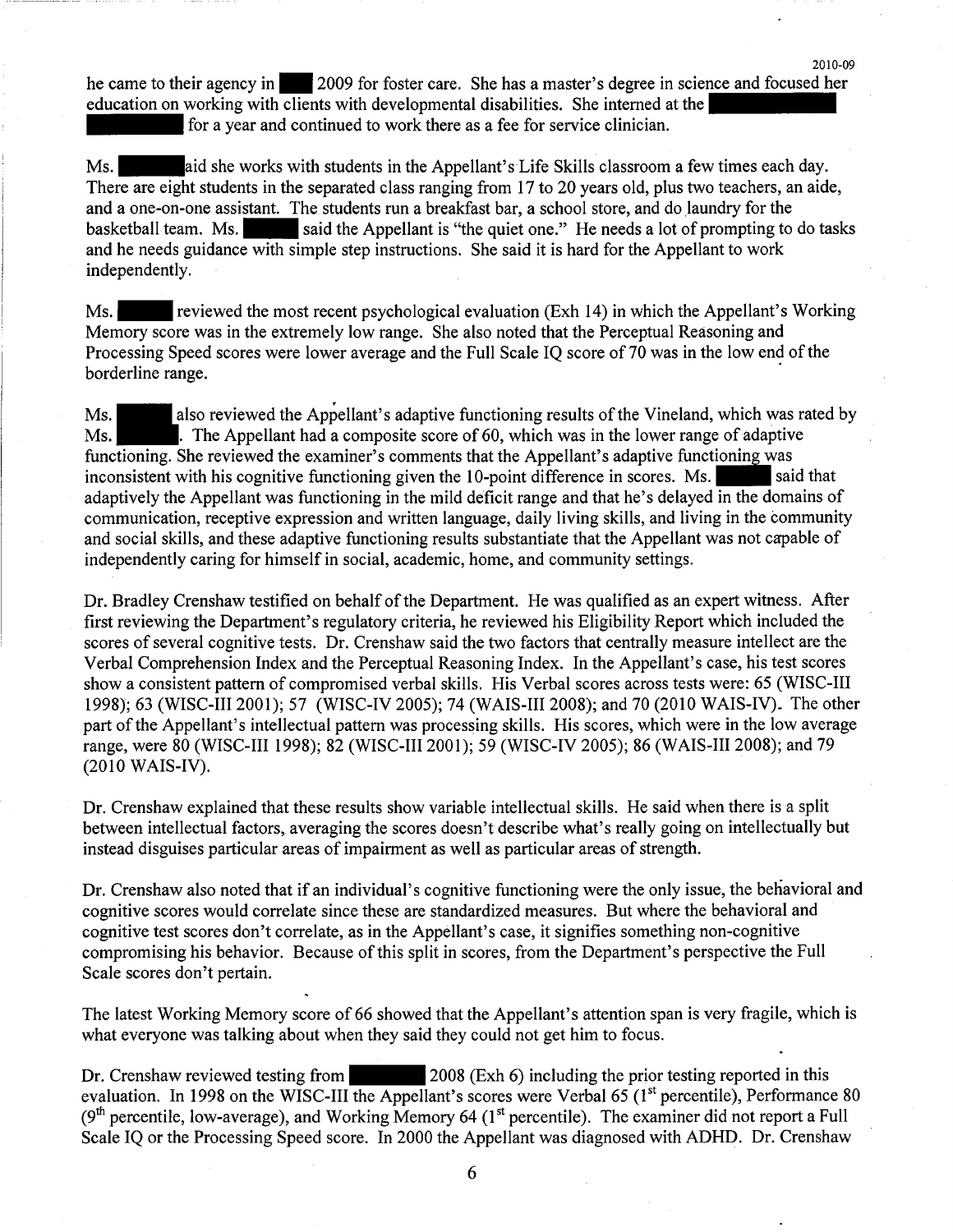said the Appellant still has this diagnosis and it continues to influence his performance because of his distractibility. In 2001 on the WISC-III the Appellant's scores were Verbal 63, Performance 82, Freedom from Distractibility (FDI) 69 (2<sup>nd</sup> percentile), Processing Speed (PSI) 67 (1<sup>st</sup> percentile). The 2001 and 1998 testing results were comparable. In 2005 results on the WISC-IV were Verbal Comprehension (VCI) 57, Perceptual Reasoning (PRI) 59, Working Memory (WMI) 56, Processing Speed (PSI) 65, and Full Scale 50. Dr. Crenshaw said this test was an outlier.

2010-09

Dr. Crenshaw reviewed the **1988** 2008 testing in which the Appellant was administered the WAIS-III. His IQ scores were Verbal 70, Performance 79, and Full Scale 72. The factor scores were Verbal Comprehension 74, Perceptual Organization 86, Working Memory 69, and Processing Speed 69. Dr. Crenshaw said the nine point difference between the Verbal and Performance scores statistically was not a significant difference, but it was important to look at the factor scores, which are the pure scores. The Verbal IQ combines the Working Memory (69) with Verbal Comprehension (74). Thus the Verbal IQ score factors in attentional data, which is why the Appellant's Verbal score is 70 as opposed to 74. It's the same with Performance – when the Appellant's speed (PSI 69) was factored in with performance (POI 86), the score was 79. The best read on intellect is the factors scores.

Dr. Crenshaw reviewed the Appellant's most recent evaluation from 2010 (Exh 14). He noted that the Appellant's verbal skills were lower than in prior testing, and that this was a major area of the Appellant's deficit. He said the Appellant's scores fluctuate because he doesn't have secure cognitive control over his verbal skills, which is part of his disorder. In his nonverbal scores, the Appellant had low average skills, which was consistent with prior testing.

Dr. Crenshaw also reviewed the behavioral assessments in the record. There were two Vinelands and an ABAS-II. The ABAS-II (Exh 6) was rated by the Appellant's father and a teacher. As rated by his father, the Appellant's Global Adaptive Composite score was 93, which is average. The other scores were Conceptual 86, Social 98, and Practical 94, all average numbers. The teacher ratings yielded a GAC of 83, Conceptual 87, Social 78, and Practical 83. Dr. Crenshaw noted that the adaptive scores were higher than the cognitive scores so the two were not congruent.

In conclusion, Dr. Crenshaw said he did not think the Appellant met DDS eligibility criteria because looking at the factor scores, he has residual skills above the Department's threshold.

#### FINDINGS AND CONCLUSIONS

#### The Law

M.G.L c. 123B §1 defines a mentally retarded person as follows:

[A] person who, as a result of inadequately developed or impaired intelligence, as determined by clinical authorities as described in the regulations of the department is substantially limited in his ability to learn or adapt, as judged by established standards available for the evaluation of a person's ability to function in the

A mentally retarded person may be considered mentally ill provided that no mentally retarded person shall be considered mentally ill solely by virtue of his mental retardation.

115 CMR 6.04 sets forth the general eligibility requirements for DDS services. In relevant part these provide:

(1) Persons who are 18 years of age or older are eligible for supports provided, purchased, or arranged by the Department if the person:

 $\overline{7}$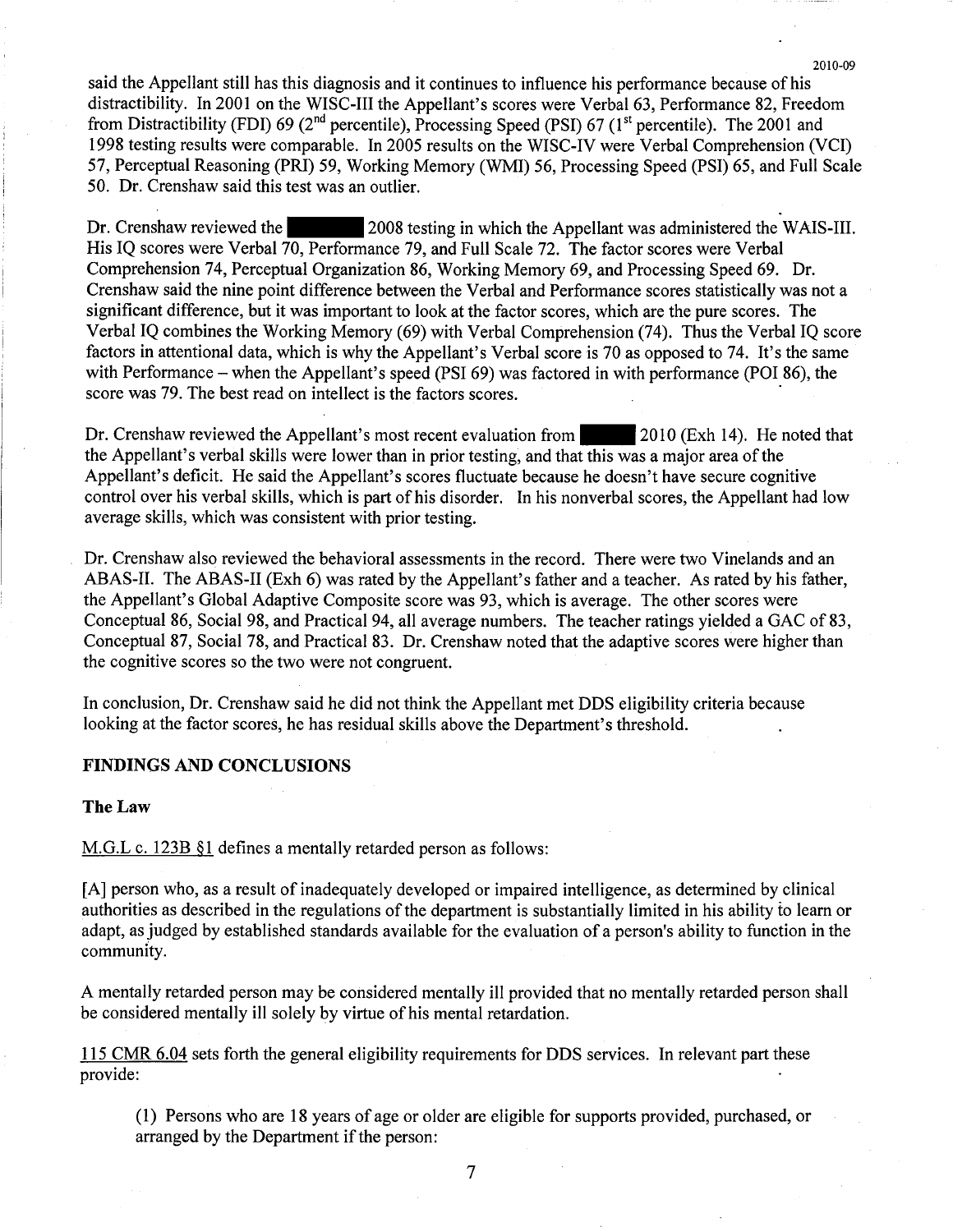(a) is domiciled in the Commonwealth; and

(b) is a person with mental retardation as defined in 115 CMR 2.01...

### 115 CMR 2.01 provides the following definitions:

#### Mental Retardation

Mental Retardation means significantly sub-average intellectual functioning existing concurrently and related to significant limitations in adaptive functioning. Mental retardation manifests before age 18. A person with mental retardation may be considered to be mentally ill as defined in 104 CMR (Department of Mental Health), provided that no person with mental retardation shall be considered to be mentally ill solely by reason of his or her mental retardation.

#### Significantly Sub-average Intellectual Functioning

Significantly Sub-average Intellectual Functioning means an intelligence test score that is indicated by a score of 70 or below as determined from the findings of assessment using valid and comprehensive, individual measures of intelligence that are administered in standardized formats and interpreted by. qualified practitioners.

#### Significant Limitations in Adaptive Functioning.

An overall composite adaptive functioning limitation that is two standard deviations below the mean or adaptive functioning limitations in two out of three domains at 1.5 standard deviations below the'mean of the appropriate norming sample determined from the findings of assessment using a comprehensive, standardized measure of adaptive behavior, interpreted by a qualified practitioner. The domains of adaptive functioning that are assessed shall be:

(a) areas of independent living/practical skills;

(b) cognitive, communication and academic/conceptual skills; and

(c) social competence/social skills.

115 CMR 6.34 sets the standard and burden of proof. In relevant part these provide:

(1) Standard of Proof. The standard of proof on all issues shall be a preponderance of the  $\left( \begin{array}{c} 0 \\ 1 \end{array} \right)$ evidence.<br>(2) - <u>Burden of Proof.</u> The burden of proof shall be on the appellant ...

#### Findings of Fact and Conclusions of Law

The issue in this case is whether the Appellant meets the Department's definition of mental retardation. He Findings of Fact and Conclusions of Law<br>The issue in this case is whether the Appellant meets the Department's definition of mental retardation. He<br>applied for DDS services on 2008. Born 1989, the Appellant is now 20 years applied for DDS services on 2008. Born 2008. Born 1989, the Appellant is now 20 years old.<br>He meets the domicile requirement of the Department. For the reasons set forth below, I find that the Appellant does not meet the Department's definition of mental retardation.

The Appellant's birth was notable for an emergency caesarean section and oxygen deprivation for some period of time. His father noted developmental delays in the Appellant's speech, toileting, and reading. In his early years, the Appellant's three-year younger brother was seriously ill and then died at the age of five. The Appellant's father was preoccupied with  $\frac{1}{s}$  illness and didn't notice the Appellant's delays until he was somewhat older. The Appellant was held back in pre-school, and it was around that time he began receiving the special education services that would continue throughout his education. Other than some occasional unsuccessful attempts at mainstreaming, the Appellant was placed in separate classrooms with individualized instruction.

8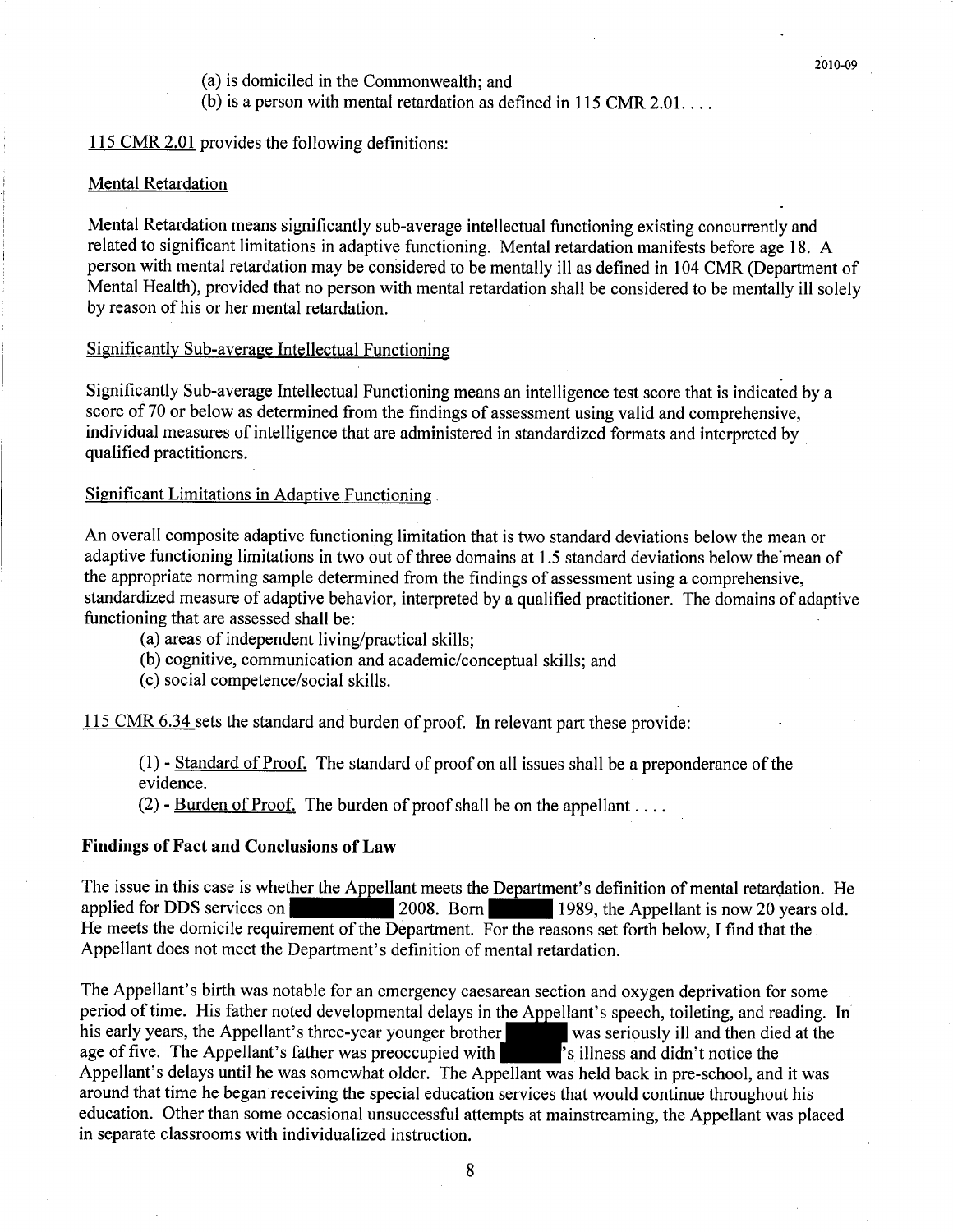| The Appellant had several educational placements. In the $9th$ grade he attended |                                                                                                             |           |            |
|----------------------------------------------------------------------------------|-------------------------------------------------------------------------------------------------------------|-----------|------------|
|                                                                                  | , an alternative special education school, in $\vert$ , MA. In 2008 while in the 11 <sup>th</sup> grade the |           |            |
| Appellant was placed at                                                          | School for specialized treatment for at-risk youth. Since 2009 the                                          |           |            |
| Appellant has been attending the                                                 | School in                                                                                                   | MA in the | classroom. |

Since 1 2009 the Appellant has been living with his foster mother. He had previously lived with his father but after the Appellant exhibited inappropriate sexual behavior towards his six year old step-brother, the Appellant was placed first in residential placement and then in specialized foster care.

The Appellant carries the following diagnoses: Attention Deficit Hyperactivity Disorder predominately Hyperactive-Impulsive, which was diagnosed in 2000. He also has diagnoses of Sexual Abuse of a Child, R/O Tourette's Disorder, R/O Expressive Language Disorder, and Mild Mental Retardation. He currently receives group and individual therapy weekly.

#### Adaptive Functioning

With respect to adaptive functioning, several of the witnesses testified to the Appellant's limitations in Adaptive Functioning<br>With respect to adaptive functioning, several of the witnesses testified to the Appellant's limitations in<br>adaptive functioning in different domains. adaptive functioning in different domains.<br>since 2009, credibly testified that the Appellant needs constant cueing for everything ranging from cleaning his room to brushing his teeth, to doing the laundry. They are working on his ability to complete the laundry in five hours. He cannot cook, he basically does not understand money, and he does not have friends. She said he does not have boundaries and does not understand that he should not call a six every 15 minutes. 2011 <sup>15</sup> minutes.<br>•, the Appellant's clinician, also discussed the Appellant's lack of basic skills and the work

they are doing to get him to brush his teeth, shower, say please and thank you, and dress appropriately. She they are doing to get him to brush his teeth, shower, say please and thank you, and dress appropriately. Somewhere that the Appellant needed constant cueing and that the Appellant has limited concurred with Ms. **She said the Appellant schedule and the Appellant has limited** social skills. She said the Appellant would make inappropriate comments at times because he doesn't understand the social situation and he struggles with boundary issues.

Ms the Licensed School Psychologist who administered the Vineland-II in 2010, said the results placed the Appellant in the mild deficit range of adaptive functioning and that he was developmentally delayed in the domains of communication, daily living skills, living in the community and social skills. Ms. noted that these findings were inconsistent with his cognitive functioning, but substantiated the Appellant's inability to live independently.

The Appellant's witnesses all agreed that the Appellant was incapable of living independently and caring for himself.

There are a number of adaptive functioning assessments in the record as follows:

| Year               | Test                              | Exh# GAC |          | Conceptual    | Social        | Practical           |
|--------------------|-----------------------------------|----------|----------|---------------|---------------|---------------------|
| 1. 2008            | $ABAS-II (father) 6$<br>(teacher) |          | 93<br>83 | 86<br>87      | 98<br>78      | 94<br>83            |
|                    |                                   |          | ABC      | Communication | Socialization | Daily Living Skills |
| 2. 2008<br>3. 2010 | Vineland-II<br>Vineland-II        | 8<br>14  | 64<br>60 | 66            | 71            | 63                  |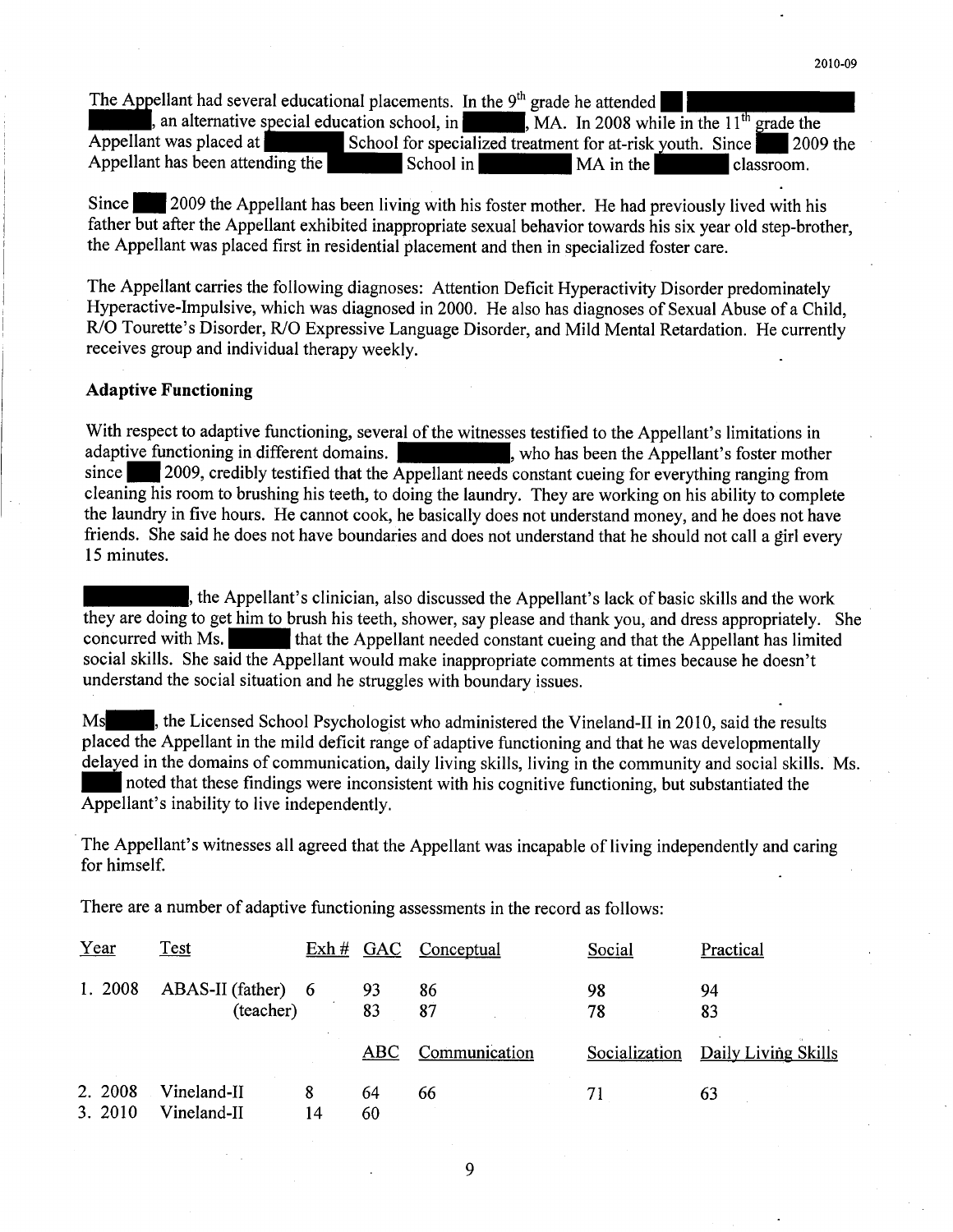While there is a great deal of variation in the adaptive assessment scores, even from one month to the next in the case of the 2008 ABAS and Vineland, I am persuaded that the Appellant has significant limitations in his adaptive functioning as contemplated by the Department's regulatory definition. Taken together, the results from both Vinelands and the testimony of the Appellant's witnesses reveal a young man who has little ability to manage his day-to-day affairs. He is not capable of managing money, he cannot do basic math, and he does not understand economic transactions. To attend to even the most basic persohal living skills, such as brushing his teeth, the Appellant must be constantly cued. He needs to be prompted to care for his own hygiene. He is not able to generalize cueing from one day to the next. Because he cannot perform any tasks without constant cueing, his foster-mother has created a chart for him that they keep on the refrigerator. He has significantly limited social skills. He has no friends with whom he spends any time, and he does not understand boundaries in relationships. Based on the evidence, I am convinced that the Appellant has significant limitations of adaptive functioning and that he is not, and will not, be able to live independently. He will need significant supports throughout his life.

Given the Appellant's significant adaptive limitations, the next question is whether those adaptive limitations are related to and exist concurrently with significant sub-average intellectual functioning. This question has two components, the first of which is whether the Appellant has significant sub-average intellectual functioning. If so, the examination then turns to whether his intellectual and adaptive functioning are related.

#### Cognitive Functioning

We have the benefit of a number of cognitive tests that the following results from the time the Appellant was about 9 years old through 20 years - 1

| Year/age                 | <b>Test</b> |    | $Exh\#$ VIQ | <b>PIQ</b> |    | FSIQ VCI | <b>POI</b> | FDI | <b>PSI</b> | PRI | WMI |
|--------------------------|-------------|----|-------------|------------|----|----------|------------|-----|------------|-----|-----|
| 1. 1998 (~9) WISC-III 6  |             |    | 65          | -80        |    |          |            |     |            |     | 64  |
| 2. 2001 $(-12)$ WISC-III |             | 6  | 63          | 82         |    |          |            | 69  | 67         |     |     |
| 3. 2005 (16 ) WISC-IV    |             | 5  |             |            | 50 | 57       |            |     | 65         | 59  | 56  |
| 4. 2008 (19 ) WAIS-III   |             | 6  | 70          | -79        | 72 | 74       | 86         |     | 69         |     | 69  |
| 5. 2010 (20 ) WAIS-IV    |             | 14 |             |            | 70 | 70       |            |     | 81         | 81  | 66  |

The Appellant's test results are variable. While his full scale IQ scores fall at, near, or below 70, the Department's regulatory threshold for defining significantly sub-average intellectual functioning, these scores do not adequately provide the full measure of the Appellant's cognitive functioning. When there is the kind of split between verbal and performance scores as seen in the Appellant's test results, the averaged full scale score does not provide the better assessment of intellectual functioning. As noted by Dr.

<sup>3</sup> In addition to cognitive functioning tests, there are also educational achievement test results in the record. While these are In addition to cognitive functioning tests, there are also educational achievement test results in the record. While these are<br>not necessarily reflective of cognitive functioning, they do provide some information regardin performance. At the age of 19 years and in the  $11<sup>th</sup>$  grade, the Appellant had the following Composite scores on the Kaufman Test of Educational Achievement -II (Exh 13):

| Comprehensive Achievement Composite | 73 (below average) |
|-------------------------------------|--------------------|
| <b>Reading Composite</b>            | 76 (Below average) |
| Math Composite                      | 60 (Lower extreme) |
| Written Language Composite          | 83 (Below average) |
| Oral language Composite             | 85 (Average)       |

Age equivalents for component parts ranged from 7.9 in Math Computation to 15.4 in Listening Comprehension. See details in description of Exhibit 13, supra.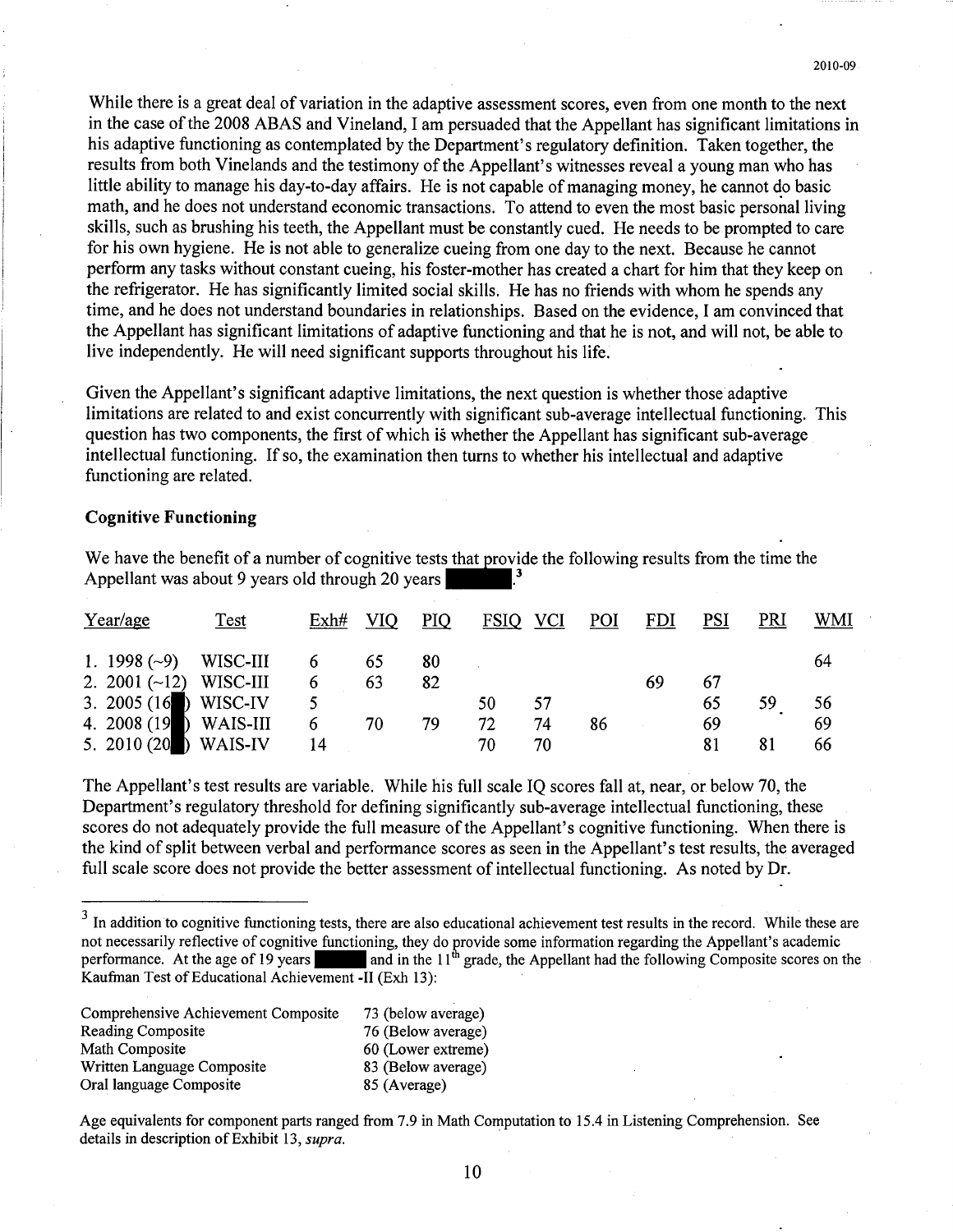Crenshaw, averaging scores disguises particular areas of impairment as well as particular areas of strength. Instead, it is more important to look at the factor scores, which provide a more meaningful view of intellectual functioning. In looking at the Appellant's verbal scores of 65, 63, 57, 74, and 70, we see scores in the extremely low to low end of borderline range. On the other hand, the Appellant's performance scores of 80, 82, 59, 86, and 79, are generally in the low average range. Thus, the Appellant demonstrates at least some cognitive functioning outside the range of mental retardation.

2010-09

Also significant in this analysis is the fact that the Appellant's cognitive functioning scores were'l 0 points higher than his adaptive functioning scores in the 2010 testing. Generally, if an individual's cognitive functioning were the only issue it would be unusual to see this difference in score. According to Dr. Crenshaw, this discrepancy in adaptive/cognitive scores signifies the existence of something other than cognitive functioning that is compromising the Appellant's behavior.<sup>4</sup> As Ms. noted in her report with regard to the variation in test scores: "[The Appellant] demonstrates a profile of significant cognitive variability that is often found in individuals with specific learning disabilities."<sup>5</sup>

It is clear that the Appellant has some significant cognitive limitations, particularly in the verbal area. But the question for this hearing is whether he has sub-average intellectual functioning within the meaning of the Department regulations. Based on his performance scores, the variability between the verbal and performance scores, and the testimony of the Department's psychologist, I cannot find that the Appellant performance scores, and the testimony of the Department's psychologist, I cannot find that the Appellant has demonstrated that he has sub-average intellectual functioning. Other than the outlier testing from 2005, the Appellant's performance scores were generally in the low average range, which is significantly above the Department's eligibility level. The usual profile of someone with mental retardation would be that of someone with similar scores across all testing, including in the adaptive arena. Inasmuch as the Appellant has varying scores, some of which are consistently in the low average range and thus above the Department's eligibility level, I find that the Appellant has not shown he has sub-average intellectual functioning.<sup>6</sup>

### **CONCLUSION**

Based on my determination that the Appellant has not shown that he has sub-average intellectual functioning, he has not been able to show by a preponderance of the evidence that he meets the Department's definition of mental retardation. Therefore, I conclude he is not eligible for DDS services.

#### APPEAL RIGHTS

Any person aggrieved by a final decision of the Department may appeal to the Superior Court in accordance with M.G.L c. 30A and 115 CMR 6.34(5).

Date:

#### Elizabeth A. Silver

<sup>&</sup>lt;sup>4</sup> Part of the explanation may involve the Appellant's short attention span and limited short-term memory. The Working Memory scores of 64, 56, 69, and 66, as well as his diagnosis of ADHD, document that the Appellant's attention span is very limited and can be a compromising factor.

 $<sup>5</sup>$  Of course this does not explain the opposite results in the 2008 testing where the Appellant's GAC scores of 93 (parent)</sup> and 83 (teacher) on the ABAS-II were 21 and 11 points higher, respectively, than his full scale IQ score of 72 on the WAIS-III. Ultimately, it would appear as though the discrepancy in scores is what signals the fact that something other than, or in addition to, pure cognitive functioning is affecting the Appellant's test results.

 $6$  Because I find that the Appellant does not have sub-average intellectual functioning, I do not reach the question whether his intellectual and adaptive functioning are concurrent and related.